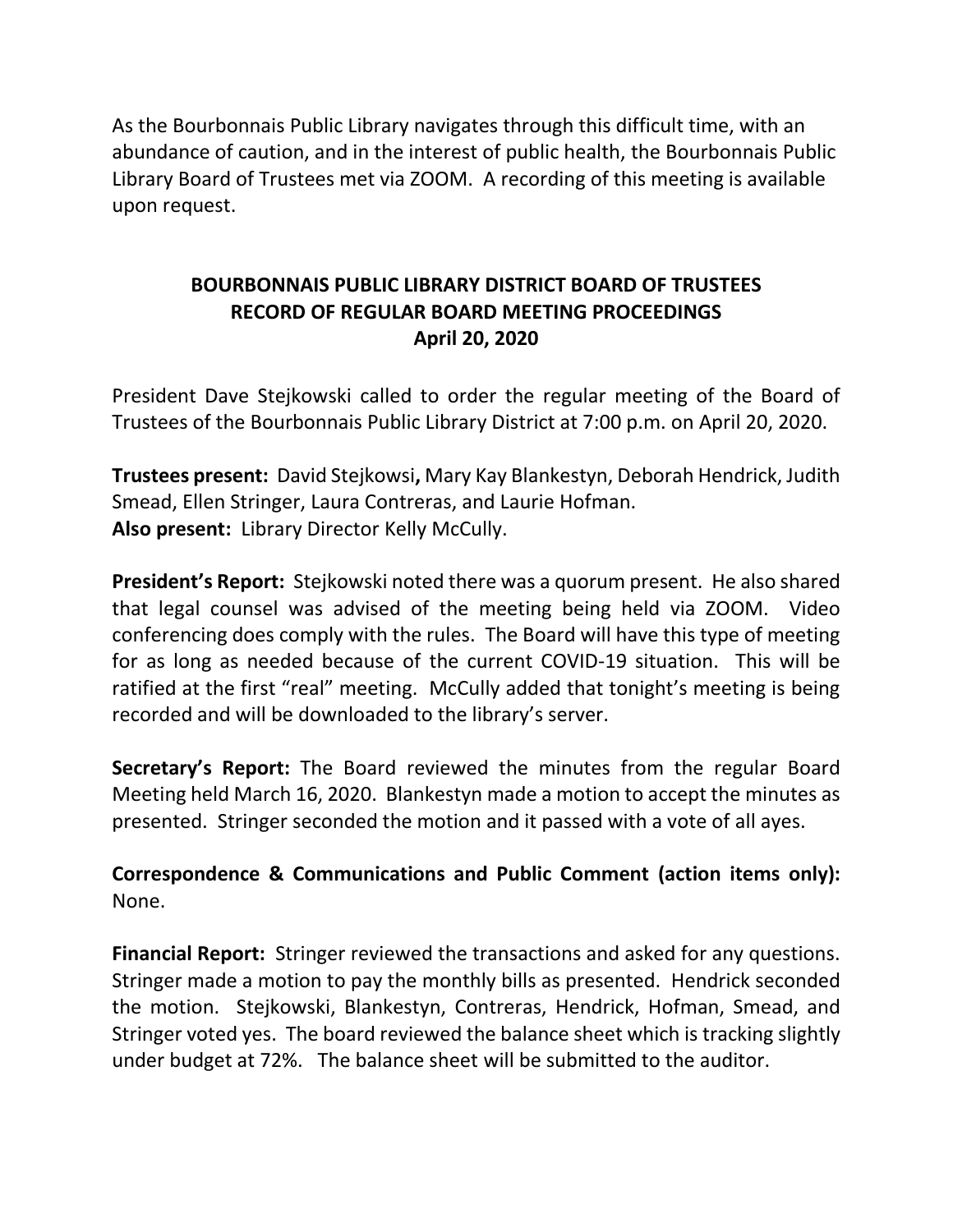# **Director's Report:**

Deadlines: April 30, Last day to file a Statement of Economic Interest to the County Clerk.

Marketing: There are currently 1,324 people on the library email list. The Library has 2,075 likes on Facebook, and 575 followers on Instagram.

McCully discussed the online marketing campaigns being conducted during the library closure. She also reviewed the virtual services being offered during this time.

McCully stated she will be conducting staff performance evaluations using Zoom.

## **Committee Reports:**

**Personnel:** Set date to discuss FY2020-21 Employee Wage Scale, Organizational Structure, & Director's Evaluation (after Library reopens). Kelly will email Smead with possible dates for this meeting. Smead suggested deferring Kelly's evaluation until May 15 and then using Zoom if necessary. **Finance:** None.

**Policy:** None. **Building and Grounds:** None. **Long Range Planning:** None.

#### **Unfinished Business:**

Discuss Library Response to Illinois COVID-19: There was nothing additional to discuss.

#### **New Business:**

Discuss Library Return to Service Plan: McCully led a discussion of the COVID-19 Library Building Reopening Plan draft. McCully reviewed and summarized each phase of this five-part plan. The main emphasis of each phase will be staff and library patron safety. The plan is a guideline which Director McCully can modify or